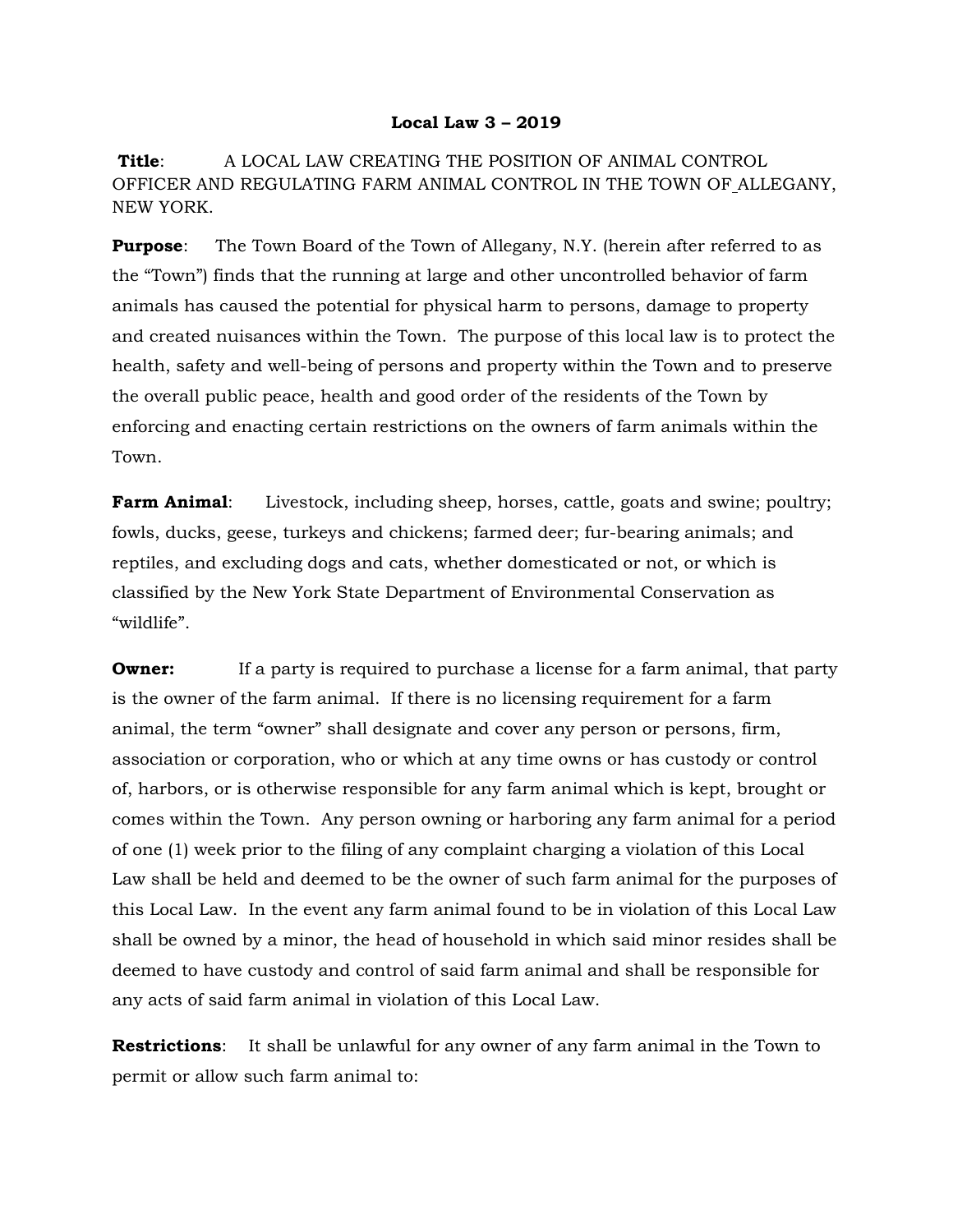- (a) Engage in habitual loud howling, crying, honking, whining or making of such noise or conduct in such a manner so as to unreasonably and habitually disturb the peace and quiet of any person other than the owner of the farm animal.
- (b) Uproot, dig, or otherwise damage any lawns, garden beds, vegetables, flowers, or other property not belonging to the owner of such farm animal.
- (c) Chase, jump upon or at, or otherwise harass any person in such manner as to reasonably cause intimidation or fear or to put such person in reasonable apprehension of bodily harm or injury.
- (d) Habitually chase, run alongside of, or vocalize at motor vehicles while on a public street or highway or upon public or private property other than the property of the owner.
- (e) Create a nuisance by defecating or urinating on public property or private property other than that of the owner.

**Confined:** Such farm animals shall be securely confined or restrained and kept on the owner's premises whether within a building, kennel, electric fence, or other suitable enclosure or securely fastened on a chain, wire or other effective tether of such length and so arranged that the farm animal cannot reach or endanger any person, or any adjacent or abutting premises, or any public street, way or drive, or, if the animal is being transported by the owner, that it is securely confined in a crate, or other container, or so restrained in a vehicle that it cannot be expected to escape therefrom.

**Farm Animals prohibited from running at large**: No owner of, or other person having custody of, or who harbors, houses, keeps, maintains or cares for any such farm animal as defined herein shall suffer or permit any such farm animal to run at large on any property open to the public, or on any property not used or leased by the owner of the farm animal, unless the property owner gives permission to the owner of the farm animal to allow such farm animal upon his/her/their property.

**Maintenance of premises in Sanitary Condition**: The premises and property where a farm animal as defined herein is housed shall be kept clean at all times and properly ventilated, wholesome, sanitary and free from offensive odors. All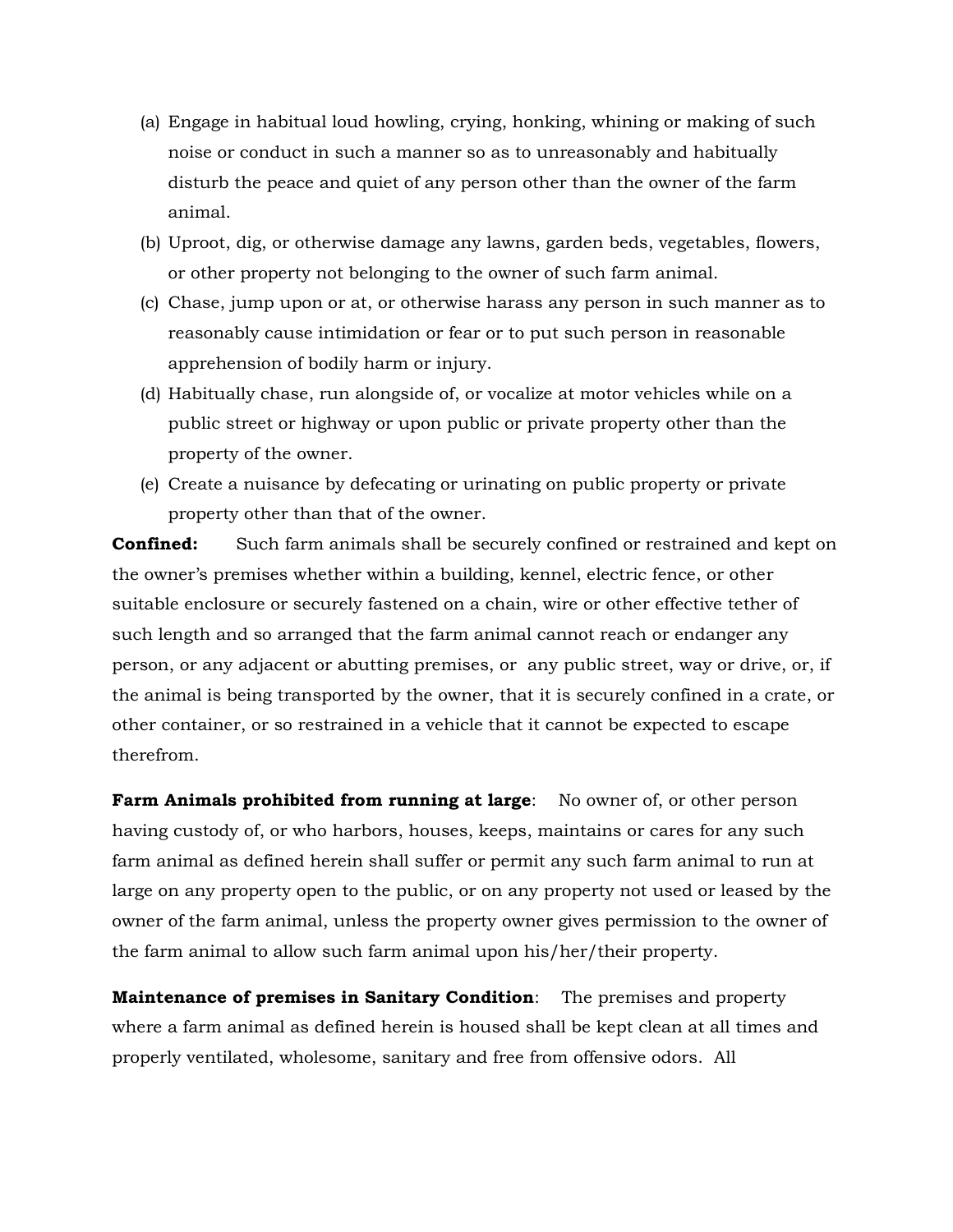accumulation or collection of manure and other refuse derived from the keeping of farm animals must be disposed of in an appropriate and sanitary manner.

**Animal Control Officer:** The position of "Farm Animal Control Officer" is hereby created and shall be filled by appointment of the Town Board of the Town of Allegany as set forth herein.

**Enforcement**: It shall be the duty of the Farm Animal Control Officer or Peace Officer, when acting pursuant to his/her/their special duties, to enforce this local law. The Farm Animal Control Officer or Peace Officer shall investigate any alleged violation of this local law and cause a written report to be filed with the Town Clerk.

 Establishment of the fact or facts that a farm animal has committed any of the acts prohibited by this Local Law shall be presumptive evidence against the owner of such farm animal that he/she/they failed to properly confine, leash or control his/her/their animal.

## **Seizure, Impoundment, Redemption and Adoption:**

- (a) Any farm animal found in violation of this Local Law may be seized pursuant to the provisions of Article 26 of the Agriculture and Markets Law.
- (b) Every farm animal seized shall be properly cared for; sheltered, fed and watered for the redemption periods set forth in Article 26 of the Agriculture and Markets Law.
- (c) Seized farm animals may be redeemed by producing proof of correction of any violation under this Local Law and by paying impoundment fees.
- (d) If the owner of any unredeemed farm animal is known, such owner shall be required to pay impoundment fees whether or not such owner chooses to redeem the farm animal.
- (e) Any farm animal unredeemed at the expiration of the appropriate redemption period shall be made available for adoption or euthanized pursuant to the provisions of Article 26 of the Agriculture and Markets Law.
- (f) No action shall be maintained against the Town of Allegany, any Farm Control Officer or Peace Officer when acting pursuant to his/her/their special duties, or any other agent or officer or representative of the Town of Allegany, to recover the value of a farm animal, or for damages for injury or compensation for the